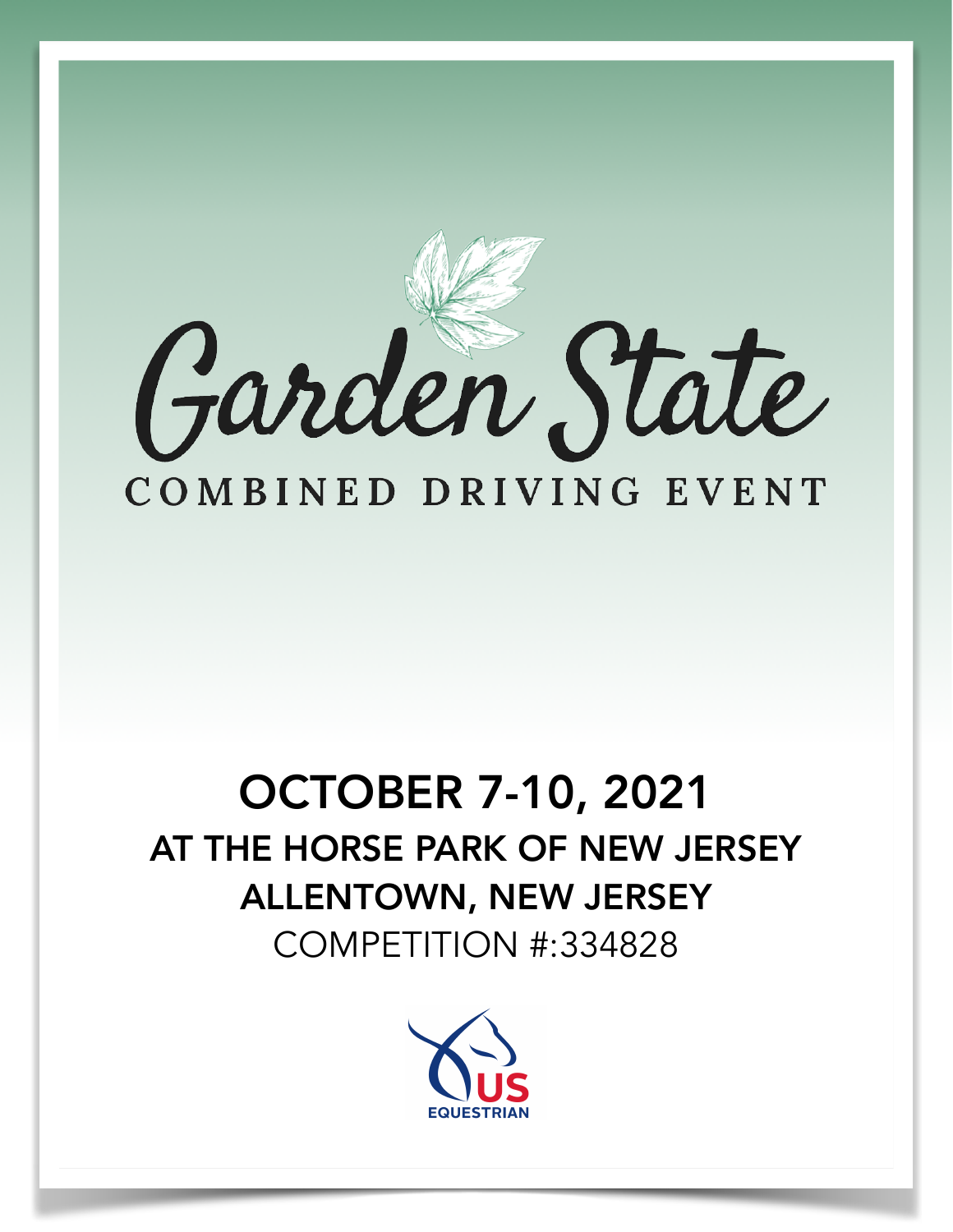### **EVENT START DATE:** 10/7/21 **EVENT END DATE:** 10/10/21

### **COMPETITION #:** <sup>344828</sup>

### **LOCATION OF EVENT:** HORSE PARK OF NEW JERSEY, ALLENTOWN, NJ

**WEBSITE:** WWW.GARDENSTATECDE.COM

### **ENTRIES OPEN:** 8/23/21 **ENTRIES CLOSE:** 9/21/21

*This competition is recognized by the USEF and shall be conducted under the appropriate rules.* EVERY CLASS OFFERED HEREIN WHICH IS COVERED BY THE RULES AND SPECIFICATIONS OF THE CURRENT USEF RULE BOOK WILL BE CONDUCTED AND JUDGED IN ACCORDANCE THEREWITH.

### **NATIONAL LEVELS/DIVISIONS:**

| <b>TRAINING</b>           | <b>PRELIMINARY</b>        | <b>INTERMEDIATE</b>      | ADVANCED                  |
|---------------------------|---------------------------|--------------------------|---------------------------|
| SINGLE PONY               | SINGLE PONY               | <b>SINGLE PONY</b>       | SINGLE PONY               |
| <b>PAIR PONY</b>          | <b>PAIR PONY</b>          | PAIR PONY                | <b>PAIR PONY</b>          |
| <b>FOUR IN HAND PONY</b>  | <b>FOUR IN HAND PONY</b>  | <b>FOUR IN HAND PONY</b> | FOUR IN HAND PONY         |
| SINGLE HORSE              | SINGLE HORSE              | SINGLE HORSE             | SINGLE HORSE              |
| <b>PAIR HORSE</b>         | <b>PAIR HORSE</b>         | <b>PAIR HORSE</b>        | <b>PAIR HORSE</b>         |
| <b>FOUR IN HAND HORSE</b> | <b>FOUR IN HAND HORSE</b> | FOUR IN HAND HORSE       | <b>FOUR IN HAND HORSE</b> |

### **NATIONAL LEVEL COMBINED DRIVING FORMAT:**

**DAY 1:** DRESSAGE **DAY 2:** MARATHON **DAY 3:** CONES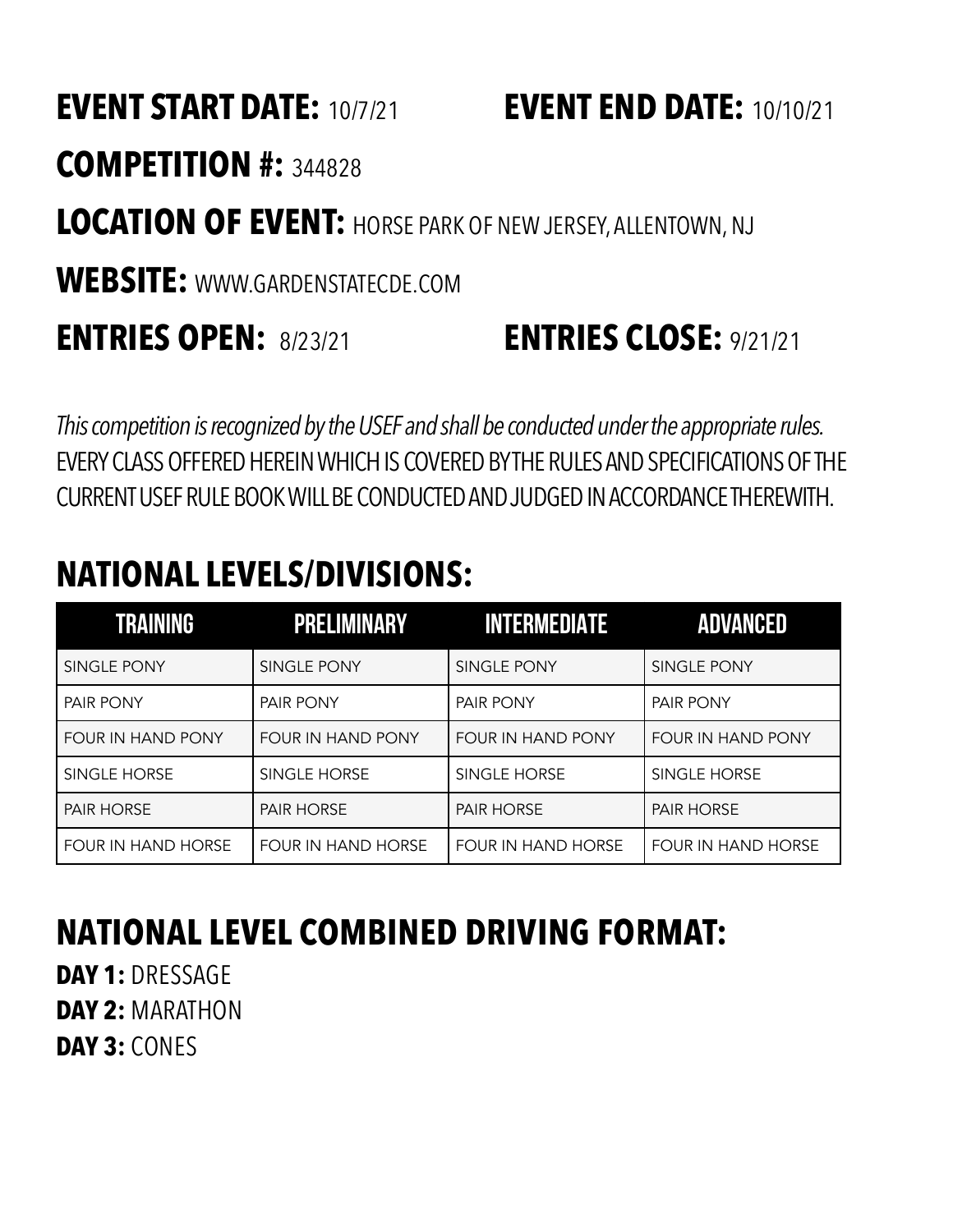### acceptance of entries

*Entries are accepted on a first come first serve basis. The organizer reserves the right to refuse any entry, cancel or add classes/divisions, or change the time schedule, as determined by the number of entries received. Sharing requests must be made in writing to the secretary. Sharing requests may or may not be granted based on scheduling parameters.* 

#### **ENTRY FORMS**

• 2021 USEF Combined Driving Entry Form - *all levels*

#### **SEND YOUR ENTRY:**

**MAIL:** Horse Park of New Jersey 626 Route 524 Allentown, New Jersey 08501 Attn: Lynn Mathews **ONLINE:** www.GardenStateCDE.com

#### **ADDITIONAL WAIVERS REQUIRED**

- **•** NJ Waiver and Release of Liability Assumption of Risk and Indemnity Agreement (1/individual)
- **•** Horse Park of New Jersey Waiver and Release of Liability (1/individual)

#### **ACCEPTANCE OF ENTRIES**

- Entries must be postmarked by closing date to be accepted on time
- Entries must be completed in full all fields are required
- Payment must be received for entry to be complete
- Organizer reserves the right to refuse any entry, cancel or add classes/categories or change time schedule, as required by number of entries received.
- Multiple entries per driver will be accepted ONLY if the schedule permits
- All sharing requests must be made in writing on athlete's entry. Organizer reserves the right to limit sharing.
- Early arrival requests must be made in writing to the event secretary and will be honored based on availability.
- Post entry acceptance is at the discretion of the organizer.

**It is the athlete's responsibility to contact the secretary's office to confirm that the entry has been received in full.**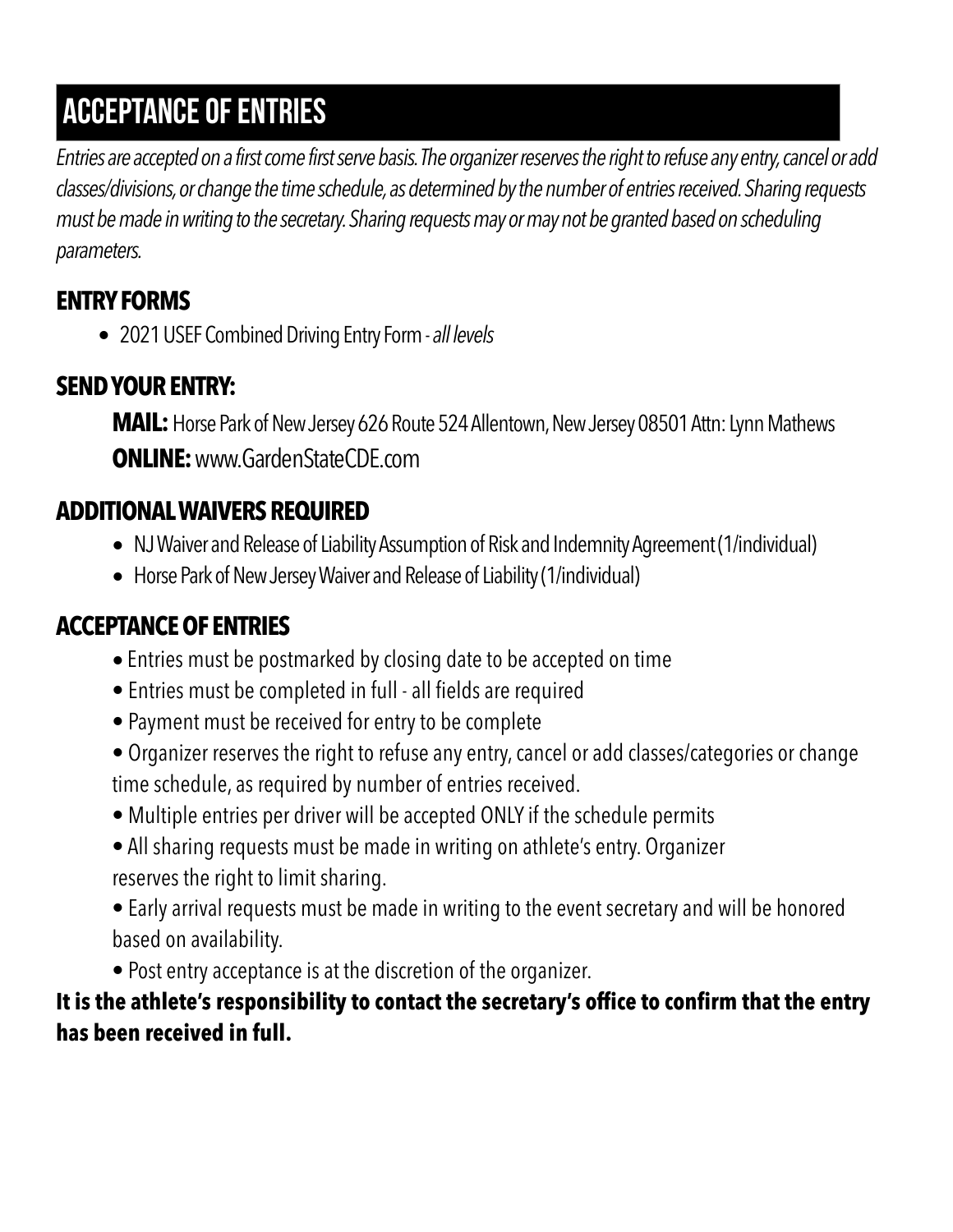### GENERAL INFORMATION

**LICENSEE:** HORSE PARK OF NEW JERSEY

#### **ORGANIZER:**

**NAME:** LYNN MATHEWS **ADDRESS:** 626 ROUTE 524 ALLENTOWN, NEW JERSEY, 08833 **PHONE NUMBER:** 609-203-7501 **EMAIL:** HORSEPARKOFNJ@AOL.COM

#### **SECRETARY:**

**NAME**: JAN HAMILTON **ADDRESS:** 1 HILL AND DALE ROAD, LEBANON, NJ 08833 **PHONE NUMBER:** 239-464-6932 **EMAIL:** JANETANNHAMILTON@GMAIL.COM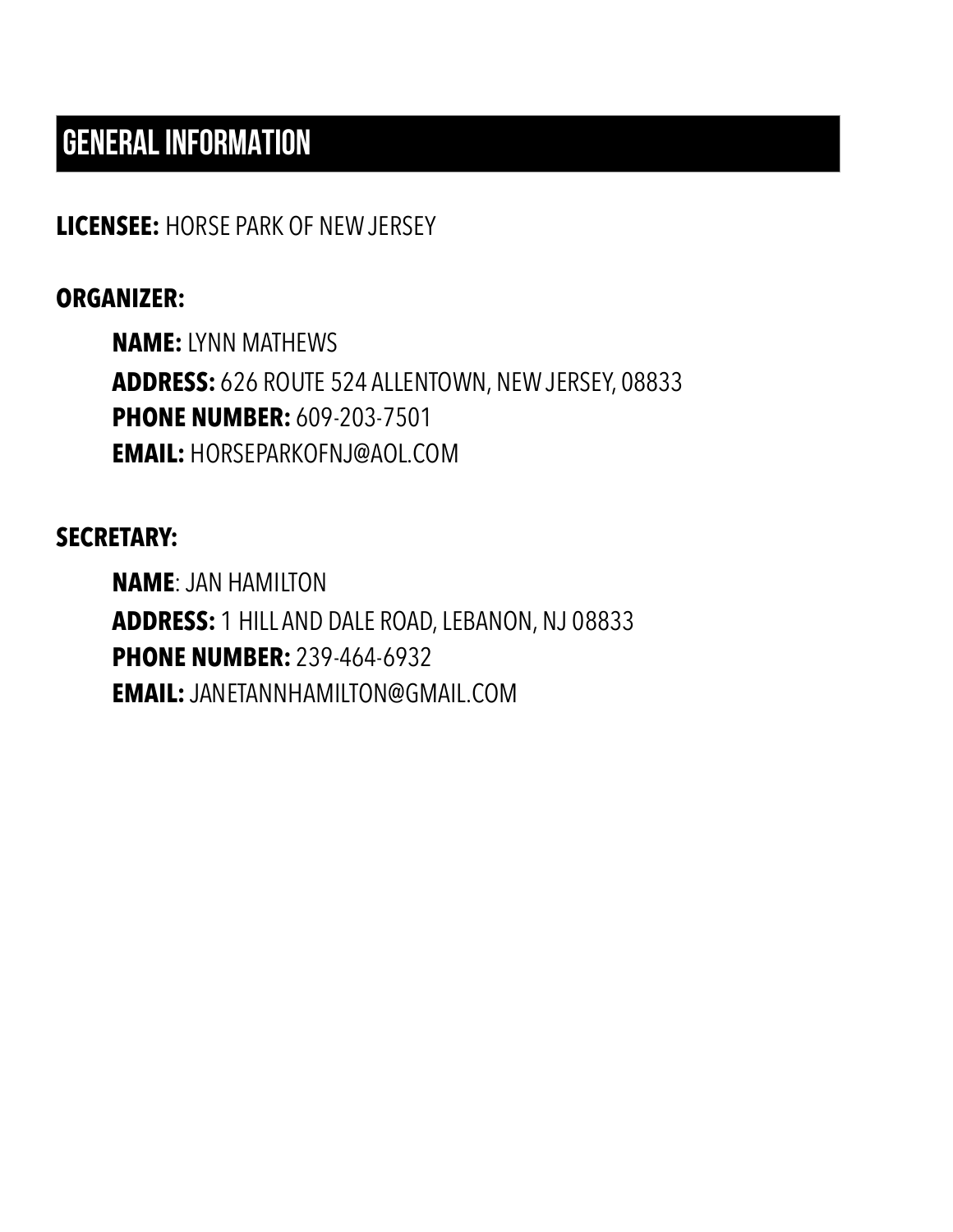## ORGANIZING COMMITTEE

**ORGANIZER/LICENSEE:** HORSE PARK OF NEW JERSEY **MANAGER:** LYNN MATHEWS **SECRETARY:** JAN HAMILTON - 239.464.6932 - JANETANNHAMILTON@GMAIL.COM **SPONSORSHIP & FINANCE:** JUDY CANAVAN **AWARDS:** LISA SHIELLS **PROGRAM COORDINATOR:** DONENE MCGRATH **HOSPITALITY:** KAREN PATRICK **SAFETY COORDINATOR:** JONPAUL BEAUCHAMP **VOLUNTEER RECRUITMENT:** JAN HAMILTON **VOLUNTEER COORDINATOR:** LISA SHIELLS **STABLE MANAGER: ALLAN SHIFLLS** 

## OFFICIALS

**PRESIDENT OF THE JURY:** MARCIE QUIST (USA) **GROUND JURY:** SCOTT MONROE (USA) **GROUND JURY:** LISA SINGER (USA) **TECHNICAL DELEGATE:** ELLEN ETTENGER (USA) **CONTACT:** shorty1956@gmail.com **COURSE DESIGNER:** RICHARD NICHOL (USA) **SCORER:** RICHARD PRINGLE (USA) **ANNOUNCER:** MARY ALICE GOSS (USA) **COMPETITION VETERINARIAN:** BW Furlong & Associates **CONTACT:** 908-439-2821 **ON CALL VETERINARIAN:** FOUNDATION EQUINE **CONTACT:** 609-291-0535 **SAFETY COORDINATOR:** JONPAUL BEAUCHAMP **CONTACT:** 610-636-3842 **FARRIER:** TBA **EMT:** TBA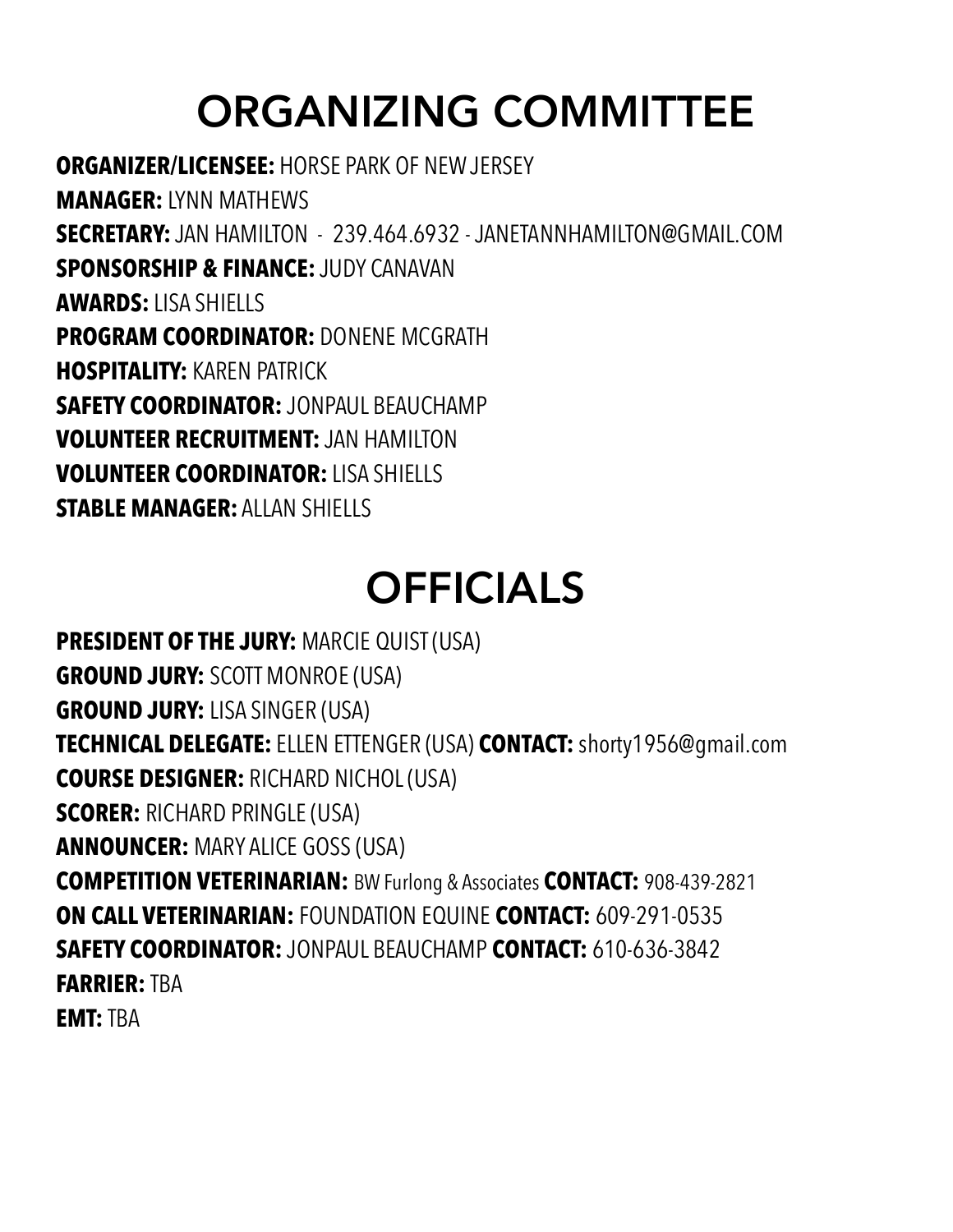## FEES

**TRAINING ENTRY:** \$275 **PRELIMINARY ENTRY:** \$275 **INTERMEDIATE ENTRY:** \$275 **ADVANCED ENTRY:** \$320 **ADVANCED USEF NATIONAL CHAMPIONSHIP ENTRY:** \$320 **POST ENTRY FEE:** \$100 **REFUND POLICY:** 

WITHDRAW ON 9/21/21 OR BEFORE AND RECEIVE REFUND LESS \$50. WITHDRAW 9/22/21-10/1/21 RECEIVE REFUND LESS \$50 WITH VET NOTE. NO REFUNDS AFTER 10/1/21.

**STALL FEE (ARRIVE WED-DEPART SUN):** \$175 **STALL FEE FOR ADDITIONAL DAYS:** \$40 **STALL DEPOSIT:** \$50 **SHAVINGS:** \$10 **ICE:** \$5 **SHIP IN FEE:** \$20 **SHOW PASS FEE (ADVANCED LEVEL USEF NON-MEMBERS ONLY):** \$45 **CLEAN SPORT DRUG TESTING FEE (ALL LEVELS):** \$23 **CAMPING WITH HOOKUP (ARRIVE WED-DEPART SUN):** \$180 **ADDITIONAL NIGHTS HOOKUP CAMPING:** \$45 **PRIMITIVE CAMPING:** \$80 **ADDITIONAL NIGHTS PRIMITIVE CAMPING:** \$20 **GOLF CART RENTAL:** STOLTZFOOS GOLF CARS. 717-556-8627 **SATURDAY AWARDS, DINNER, AND PARTY:** DETAILS TBA.

MAKE CHECKS PAYABLE TO HORSE PARK OF NEW JERSEY. YOUR ENTRY WILL NOT BE ACCEPTED UNTIL PAYMENT IS RECEIVED.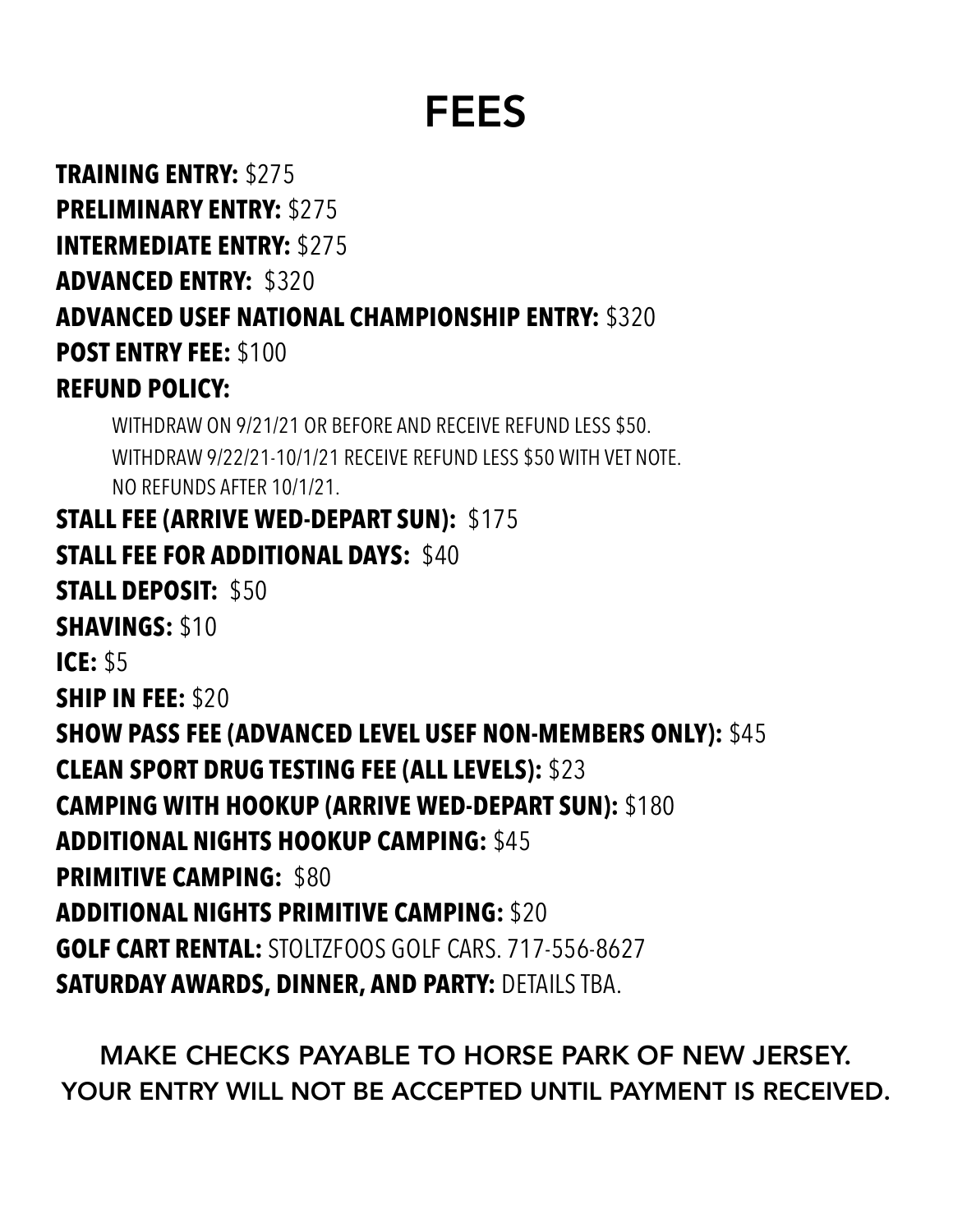## PROVISIONAL EVENT SCHEDULE

#### WEDNESDAY, OCTOBER 6, 2021

- 9:00 AM Stables Open
- 12:00 PM Show Office Open
- 5:00 PM Show Office Closed

#### THURSDAY, OCTOBER 7, 2021

- 4:00 PM Horse Inspection & Draw *(Advanced Only. Show Office closed during*
- *Horse Inspection)*
- 6:00 PM Show Office Closed
- 6:30 PM Welcome Pizza & Mandatory Competitor Briefing *in Pavilion*

#### FRIDAY, OCTOBER 8, 2021

- 8:00 AM Show Office Open
- 9:00 AM Dressage Competition
- 5:00 PM Show Office Closed

#### SATURDAY, OCTOBER 9, 2021

- 8:00 AM Show Office Open
- 9:30 AM Marathon Competition
- 4:30 PM Show Office Closed
- 7:00 PM Garden State CDE Party *(Details TBA check website for details)*

#### SUNDAY, OCTOBER 10, 2021

- 8:00 AM Show Office Open
- 9:00 AM Cones Competition — *In harness awards to follow each class*
- 4:00 PM Show Office Closed
- 8:00 PM Stables Close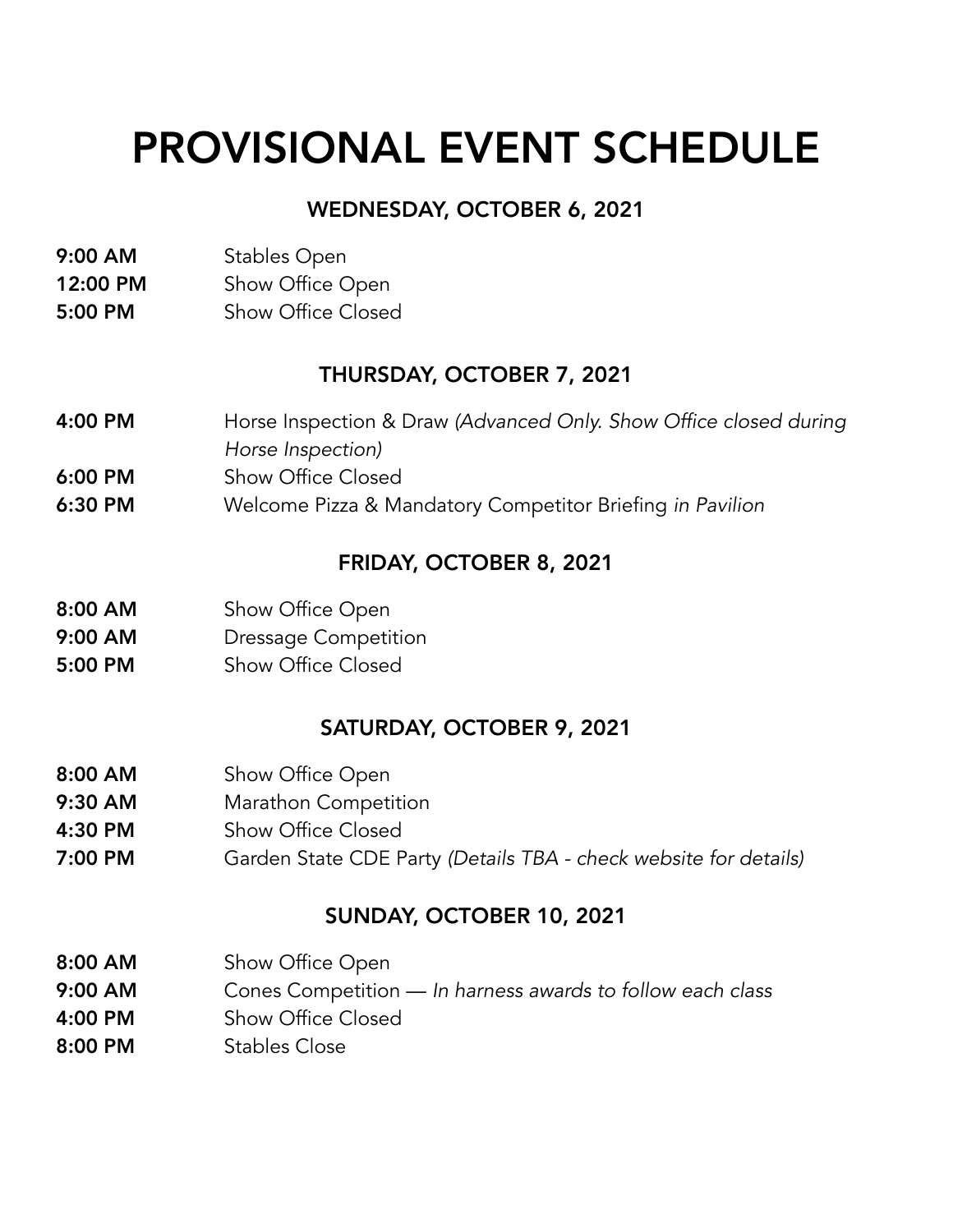### DRIVEN DRESSAGE COMPETITION

#### FRIDAY, OCTOBER 8, 2021 FOOTING: GRASS

| <b>DIVISION</b>     | <b>CLASS</b>          | <b>DRESSAGE TEST</b>                              | <b>RING SIZE</b> |
|---------------------|-----------------------|---------------------------------------------------|------------------|
| <b>TRAINING</b>     | SINGLES & PAIRS       | 2020 USEF TRAINING<br>LEVEL TEST 1                | 40 X 80          |
| <b>TRAINING</b>     | <b>FOUR IN HANDS</b>  | 2020 USEF TRAINING<br><b>LEVEL TEST 1</b>         | 40 X 100         |
| PRELIMINARY         | SINGLES & PAIRS       | 2020 USEF PRELIMINARY<br>TEST <sub>1</sub>        | 40 X 80          |
| PRELIMINARY         | <b>FOUR IN HANDS</b>  | 2020 USEF PRELIMINARY<br>TEST <sub>1</sub>        | 40 X 100         |
| <b>INTERMEDIATE</b> | <b>SINGLES</b>        | 2020 USEF INTERMEDIATE<br><b>TEST 1 - SINGLES</b> | 40 X 100         |
| <b>INTERMEDIATE</b> | PAIRS & FOUR IN HANDS | 2020 USEF INTERMEDIATE<br>TEST 1 - MULTIPLES      | 40 X 100         |
| <b>ADVANCED</b>     | <b>SINGLES</b>        | $3*$ HP1                                          | 40 X 80          |
| ADVANCED            | <b>PAIRS</b>          | $3*B$ HP2                                         | 40 X 100         |
| ADVANCED            | <b>FOUR IN HANDS</b>  | $3*B$ HP4                                         | 40 X 100         |

### MARATHON COMPETITION

#### SATURDAY, OCTOBER 9, 2021 TERRAIN: ROLLING FIELDS, WATER OBSTACLE

|                     | <b>ESTIMATED DISTANCE # OF OBSTACLES</b> |   |                |
|---------------------|------------------------------------------|---|----------------|
| <b>TRAINING</b>     | $\sim$ 11 $km$                           | b | A, TRANSFER, B |
| PRELIMINARY         | $\sim$ 13 $km$                           | O | A, TRANSFER, B |
| <b>INTERMEDIATE</b> | $\sim$ 14 km                             |   | A, TRANSFER, B |
| <b>ADVANCED</b>     | $\sim$ 17 $km$                           |   | A, TRANSFER, B |

### CONES COMPETITION

SUNDAY, OCTOBER 10, 2021 FOOTING: GRASS

| DIVISION            | <b>LCONES SETTING!</b> |
|---------------------|------------------------|
| <b>TRAINING</b>     | STANDARDIZED SETTING   |
| <b>PRELIMINARY</b>  | STANDARDIZED SETTING   |
| <b>INTERMEDIATE</b> | STANDARDIZED SETTING   |
| ADVANCED            | STANDARDIZED SETTING   |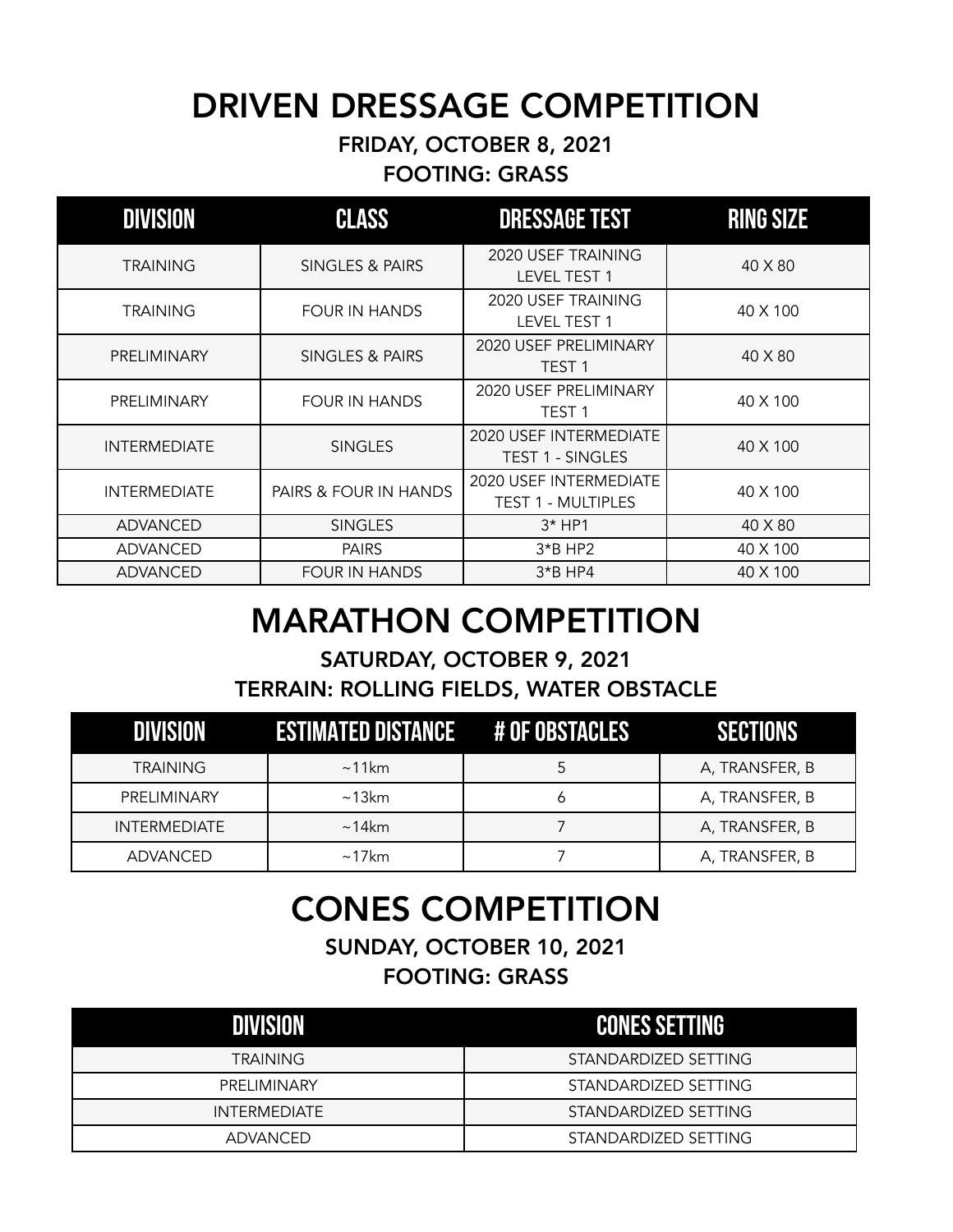## GENERAL AWARDS

1st Place Pries for All Classes 1st - 6th Ribbons for All Classes Best Training Dressage Best Preliminary Dressage Best Intermediate Dressage Best Advanced Dressage Best Preliminary Marathon Best Intermediate Marathon Best Advanced Marathon

## USEF ADVANCED NATIONAL CHAMPIONSHIP AWARDS

\_\_\_\_\_\_\_\_\_\_\_\_\_\_\_\_\_\_\_\_\_\_\_\_\_\_\_\_\_\_\_\_\_\_\_\_\_\_\_\_\_\_\_\_\_\_\_\_\_\_\_\_\_\_\_\_\_\_

USEF Advanced National Championship Ribbons 1st - 6th Place USEF Advanced National Championship Medals - Gold, Silver, Bronze USEF Advanced National Championship Cooler USEF Advanced National Championship Commemorative Frame Trophy

## SPECIAL AWARDS

\_\_\_\_\_\_\_\_\_\_\_\_\_\_\_\_\_\_\_\_\_\_\_\_\_\_\_\_\_\_\_\_\_\_\_\_\_\_\_\_\_\_\_\_\_\_\_\_\_\_\_\_\_\_\_\_\_\_

Driving Essentials Best in Division Award Ruthie Mulvey Sportsmanship Award Mark Borkoski Perpetual Best Overall Dressage Award MCR Whips Best Training Level Presentation Award MCR Whips Best Marathon Award Platinum Performance Best Conditioned Award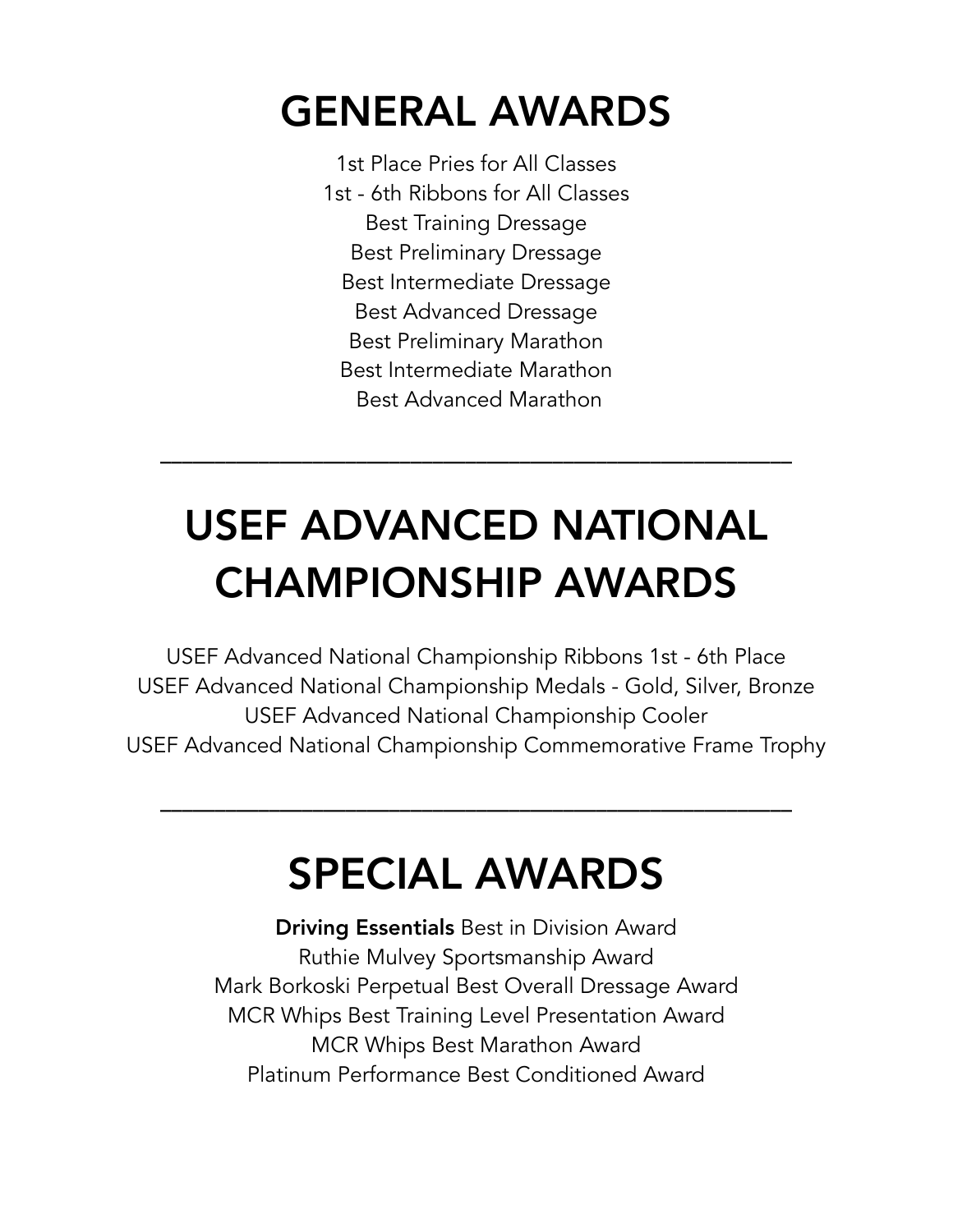# ADDITIONAL INFORMATION

## **VETERINARY AND HEALTH REQUIREMENTS**

Every horse entering the Horse Park grounds must present:

- Negative Coggins test valid within 1 year
- Flu/Rhino vaccination valid within 6 months
- A Health Certificate issued within 30 days for horses entering from outside the state of New Jersey

## **STABLING**

- Permanent stalls, board and chain link, full doors
- No straw bedding allowed
- \$50 stall deposit per stall required. Please make check payable to Horse Park of New Jersey.
- Stabling fee covers arrival Wednesday, October 6 departure Sunday, October 10.
- Early stabling is available for \$40 per stall per night with written permission from secretary.
- Receptacles are provided in the stable area, as per USEF GR 1210.4 for the safe disposal of needles and other disposable sharp instruments. Management will fine individuals including trainers, owners, exhibitors, or their agents up to \$100 for improper disposal of needles and other disposable sharp instruments.

## **GROOMS ON CARRIAGES**

The OC highly recommends that athletes have a groom on the carriage at all times, please do your best to comply with this request.

## **DOG POLICY**

Dogs must be leashed at all times. The owner of any dog found off leash will be fined \$75.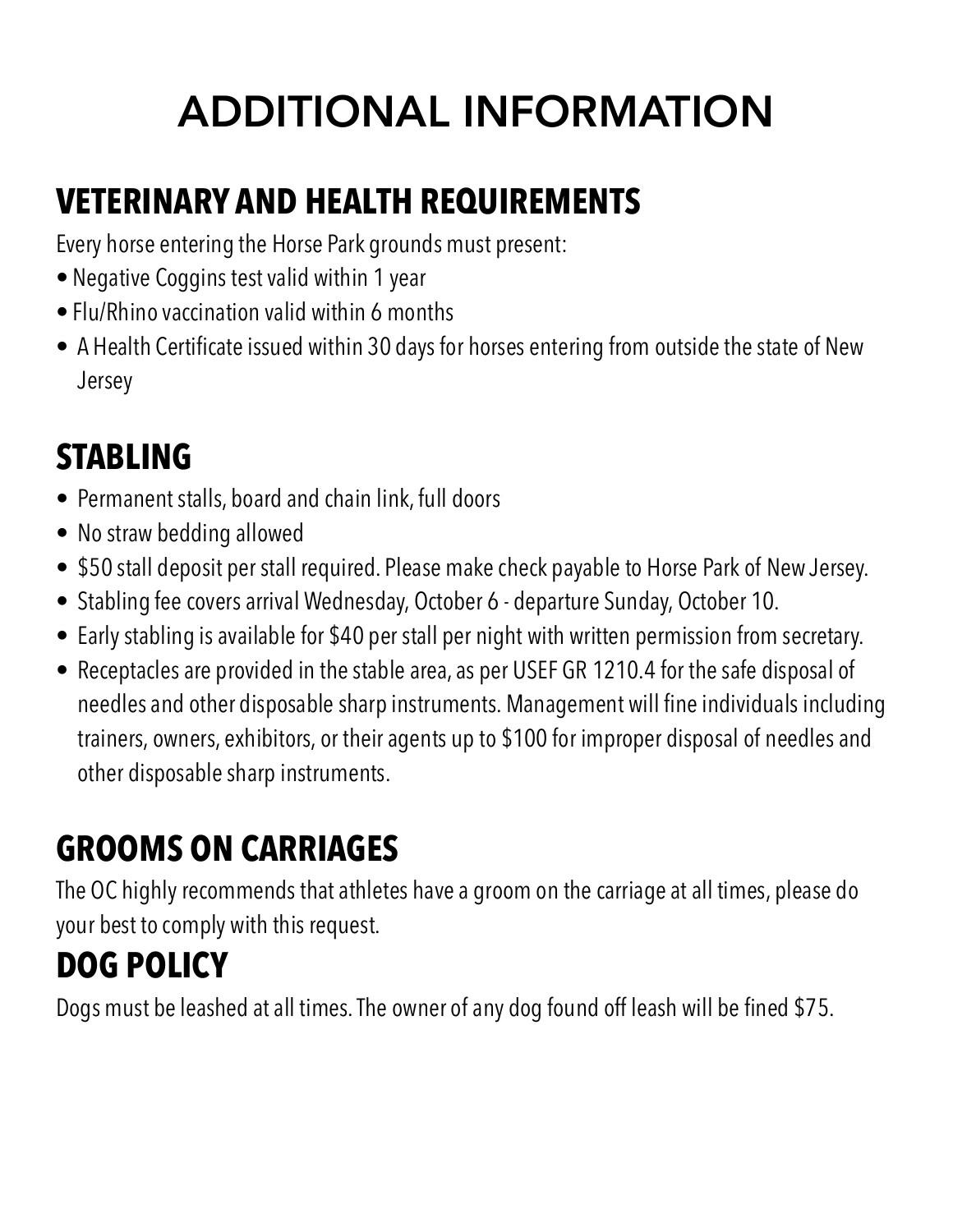## **FOOD AVAILABLE**

Food Vendor will be on grounds Friday - Sunday 8:00 AM - 3:00 PM

## **PHOTOGRAPHER**

MB DIXON PHOTOGRAPHY - online at <https://mbdixonphotography.mypixieset.com/>

## **DISPENSATION CERTIFICATES**

USEF Dispensation Certificates are required for competitors who need to use a motorized vehicle to walk the course. Please be sure to send your certificate in with your entry. You may apply for a USEF Dispensation Certificate here: https://www.usef.org/compete/ disciplines/para-equestrian/para-equestrian- dressage-programs-forms/dispensation certificates . Please note that it takes some time for the USEF to process your request and send you your certificate. Doctor's notes will not be accepted in lieu of a USEF certificate.

## **GOLF CART RENTAL**

Stoltzfoos Golf Carts: (717) 556-8627 *Remember to make golf cart reservations ASAP!*

## **RECOMMENDED OFFSITE ACCOMMODATIONS**

*Be sure to mention the Horse Park of New Jersey for the possibility of a special rate.* 

- Robbinsville Hampton Inn & Suites 6.8 miles 609.259.0300
- East Windsor Hampton Inn 10 miles 609.426.1600

## **PHYSICAL ADDRESS**

Horse Park of New Jersey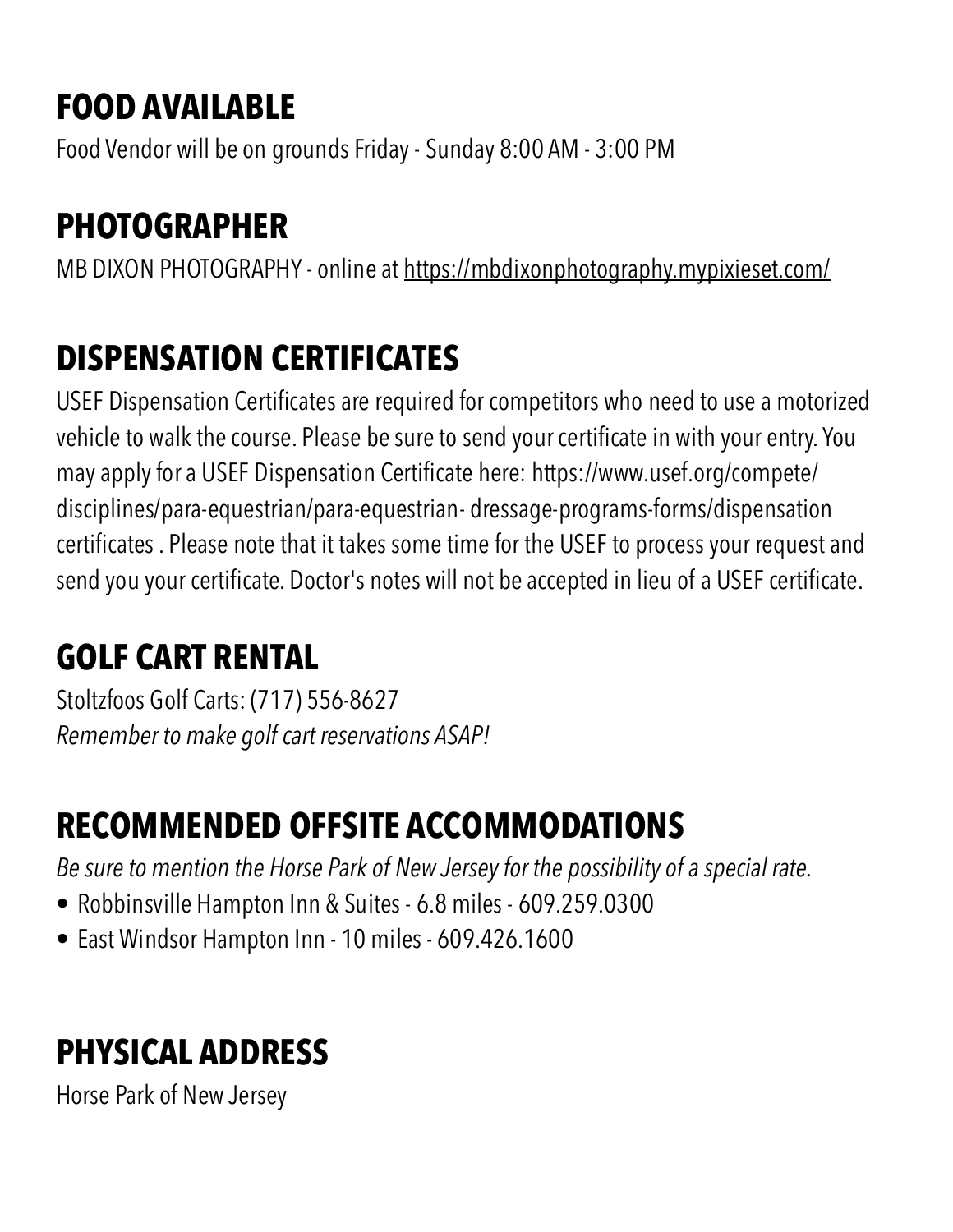626 Route 524 Allentown, New Jersey 08501

### **DIRECTIONS TO EVENT**

From the NJ Turnpike (7.5 miles), take Exit 7A to Route 195 East to Exit 11. Make left over Route 195 to Route 524, then make a right at the stop. In approximately 1.5 miles, the Horse Park will be on your left.

From the Garden State Parkway (26 miles), take Exit 98B to Route 195 West to Exit 11. Make a right onto Route 524, then make a right at the stop. In approximately 1.5 miles, the Horse Park will be on your left.

### **LOCAL DIRECTORY**

<https://www.horseparkofnewjersey.com/Local-Directory>

## **USEF SAFESPORT REMINDER**

All USEF Life and Senior Active members, as well as participants who have regular contact with minor athletes, are required to comply with the U.S. Center for SafeSport training requirement to be eligible to participate in the competition. All participants must adhere to the U.S. Center for SafeSport Code, USEF Safe Sport Policy, and the Minor Athlete Abuse Prevention Policies. More information about these can be found at www.usef.org.

## **USEF MEMBERSHIP STATEMENT**

Life, senior active and junior active members shall be eligible to participate in all classes at Regular Competitions, Eventing Competitions at the Preliminary Level or above and Combined Driving Competitions at the Advanced Level, Dressage, Reining